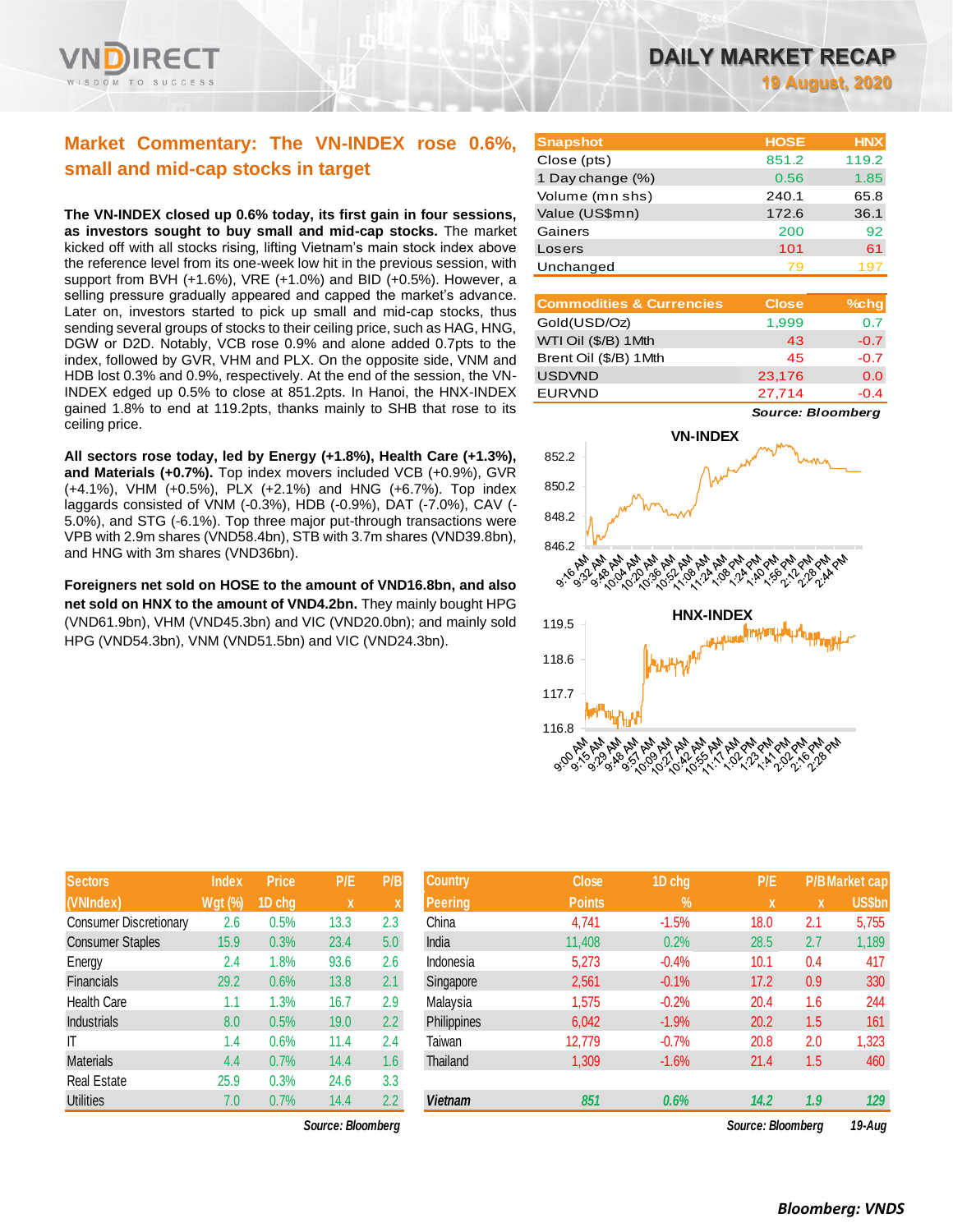

# **Market News**

### **Oil dips on signs of ample gasoline stockpiles before OPEC+ meet**

Oil eased from a five-month high in New York after a report signaled surging U.S. gasoline stockpiles, suggesting faltering demand. The American Petroleum Institute reported motor fuel inventories gained by about 5m barrels last week, according to people familiar, offsetting a decline in crude stockpiles. OPEC and its allies will meet later Wednesday to discuss their deal, amid signs physical oil prices are weakening as the group this month started unwinding some of its record output cutbacks. Crude has been largely steady despite the higher supply from OPEC+. Saudi Arabia is keeping up the pressure on the group's laggards to adhere to their production targets and compensate for past shortcomings, to prevent too much oil from hitting the markets. *(Bloomberg)*

### **The EVFTA 'dose' for the drug market**

With EVFTA, Vietnam's pharmacy firms will have to compete fairly with the manufacturers from the EU. A recent study of BMI Research found that in the next five years, Vietnam's pharmacy industry will continue to be among 20 markets with the fastest and most stable growth rates. Regarding market scale, it predicted that market value would reach US\$7.7bn by 2021 and US\$16.1bn by 2026, with a CAGR of 11% if calculated in VND. In order to compete with Indian and Chinese low-cost products, some US pharmacy firms have licensed local pharmacy firms to make drugs, or buy into enterprises in local underdeveloped markets like Vietnam, so as to use the cheap labor force and cut production costs. Vietnam is believed to be an attractive destination for multinationals to set up their production facilities which make products for export to third countries. Many large-scale projects have kicked off including the US\$80m medicine factory in the HCM City High-Tech Park Zone developed by Vietnamese Vinapharm and French Sanofi Group. More recently, Vietnam has witnessed the establishment of AstraZeneca Vietnam, a subsidiary of the world's big pharmacy manufacturer AstraZeneca. The group pledged to invest VND5tr, or US\$220m in Vietnam in 2020-2024.

In the past, foreign businesses were subject to limitations in drug distribution, including storage and transportation services. But with EVFTA, Vietnamese enterprises will have to compete fairly with businesses from the EU like AstraZeneca. Vietnamese businesses have every reason to worry about the competition as European pharmacy firms can join more deeply into the supply, production and distribution chains in the Vietnamese market. The quality of many made-in-Vietnam products is nearly the same as the quality of foreign imports, while the price is just equal to 1/20, but Vietnamese patients still prefer foreign products. To prepare for competition, many Vietnamese firms including Hau Giang Pharmacy, Bidiphar, Imexpharm and Pymepharco have planned big investments to upgrade their factories with modern technologies to improve the quality of products. However, equipping factories with imported GMP-EU standard technology, which costs VND300bn on average, is a big challenge for Vietnam's enterprises. (vietnamnet.vn)

### **Notable Corporate Events**

**FPT Corporation (FPT VN, HOSE) - Business results:** FPT's 7M20 revenue and net profit reached VND15,958bn (+8.2% yoy) and VND1,922bn (+13.9% yoy), a company report showed. The results meant FPT has completed 49% of its full-year revenue target and 52% of FY20F profit plan. (ndh.vn)

*<to be continued>*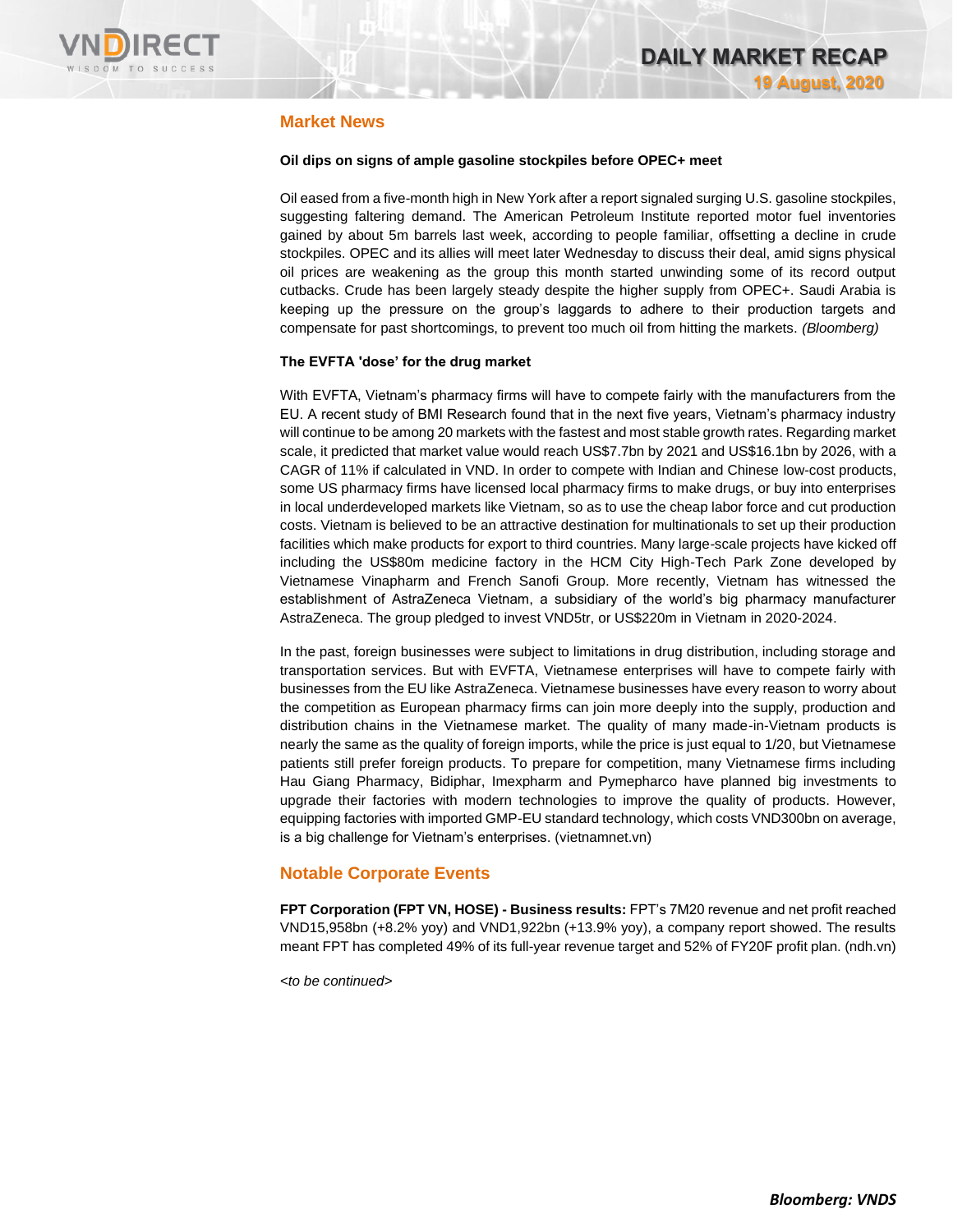### VN **RECT** WISDOM TO SUCCESS

# **DAILY MARKET RECAP 19 August, 2020**

# **COVERAGE SUMMARY**

|               |                    | <b>Adjusted target</b> |                       |               |                      |                      |
|---------------|--------------------|------------------------|-----------------------|---------------|----------------------|----------------------|
| <b>Ticker</b> | <b>Close price</b> |                        | <b>Dividend yield</b> | <b>Upside</b> | <b>Recomendation</b> | <b>Latest report</b> |
|               |                    | price                  |                       |               |                      |                      |
|               |                    |                        |                       |               |                      |                      |
| PC1           | 18,650             | 17,200                 | 0.0%                  | $-7.8%$       | <b>HOLD</b>          | Link                 |
| <b>LPB</b>    | 9,000              | 10,000                 | 0.0%                  | 11.1%         | ADD                  | Link                 |
|               |                    |                        |                       |               |                      |                      |
| NLG           | 26,750             | 39,600                 | 2.7%                  | 50.7%         | <b>ADD</b>           | $Link$               |
|               |                    |                        |                       |               |                      |                      |
| <b>ACV</b>    | 55,000             | 79,400                 | 1.4%                  | 45.7%         | <b>ADD</b>           | $Link$               |
|               |                    |                        |                       |               |                      |                      |
| <b>DPM</b>    | 14,350             | 15,800                 | 9.4%                  | 19.5%         | ADD                  | $Link$               |
| QNS           | 31,400             | 44,300                 | 2.3%                  | 43.3%         | ADD                  | Link                 |
|               |                    |                        |                       |               |                      |                      |
| <b>LTG</b>    | 20,000             | 27,300                 | 9.6%                  | 46.1%         | ADD                  | $Link$               |
|               |                    |                        |                       |               |                      |                      |
| <b>VCB</b>    | 83,000             | 86,200                 | 1.2%                  | 5.1%          | <b>HOLD</b>          | Link                 |
|               |                    |                        |                       |               |                      |                      |
| MBB           | 17,050             | 26,200                 | 5.8%                  | 59.4%         | <b>ADD</b>           | $Link$               |
| <b>VPB</b>    | 21,400             | 25,000                 | 0.0%                  | 16.8%         | ADD                  | Link                 |
|               |                    |                        |                       |               |                      |                      |
| <b>TCM</b>    | 21,650             | 28,200                 | 2.6%                  | 32.9%         | ADD                  | $Link$               |
|               |                    |                        |                       |               |                      |                      |
| <b>HPG</b>    | 24,250             | 27,300                 | 2.1%                  | 14.7%         | <b>HOLD</b>          | Link                 |
|               |                    |                        |                       |               |                      |                      |
| <b>PVT</b>    | 11,000             | 14,400                 | 11.9%                 | 42.8%         | ADD                  | Link                 |
| <b>STK</b>    | 14,900             | 22,400                 | 10.2%                 | 60.6%         | ADD                  | Link                 |
|               |                    |                        |                       |               |                      |                      |
| <b>PNJ</b>    | 55,600             | 78,800                 | 3.3%                  | 45.0%         | ADD                  | $Link$               |
|               |                    |                        |                       |               |                      |                      |
| <b>KDH</b>    | 23,300             | 28,300                 | 2.5%                  | 24.0%         | <b>ADD</b>           | $Link$               |
|               |                    |                        |                       |               |                      |                      |
| <b>DCM</b>    | 8,650              | 8,900                  | 11.4%                 | 14.3%         | ADD                  | $Link$               |
| <b>VTP</b>    | 141,600            | 111,000                | 1.7%                  | $-19.9%$      | <b>REDUCE</b>        | Link                 |
|               |                    |                        |                       |               |                      |                      |
| ACB           | 25,600             | 28,500                 | 2.7%                  | 14.0%         | <b>ADD</b>           | $Link$               |
|               |                    |                        |                       |               |                      |                      |
| GAS           | 72,100             | 70,000                 | 5.8%                  | 2.9%          | <b>HOLD</b>          | $Link$               |
|               |                    |                        |                       |               |                      |                      |
| <b>PVS</b>    | 12,200             | 16,500                 | 8.0%                  | 43.3%         | ADD                  | $Link$               |
| <b>PVD</b>    | 10,700             | 11,700                 | 0.0%                  | 9.3%          | <b>ADD</b>           | Link                 |
|               |                    |                        |                       |               |                      |                      |
| <b>MSH</b>    | 29,850             | 51,600                 | 14.2%                 | 87.0%         | ADD                  | $Link$               |
|               |                    |                        |                       |               |                      |                      |
| <b>MWG</b>    | 81,800             | 138,400                | 3.5%                  | 72.7%         | ADD                  | $Link$               |
|               |                    |                        |                       |               |                      |                      |
| <b>POW</b>    | 10,200             | 13,600                 | 0.0%                  | 33.3%         | ADD                  | $Link$               |
| <b>TCB</b>    | 20,200             | 27,400                 | 0.0%                  | 35.6%         | ADD                  | Link                 |
|               |                    |                        |                       |               |                      |                      |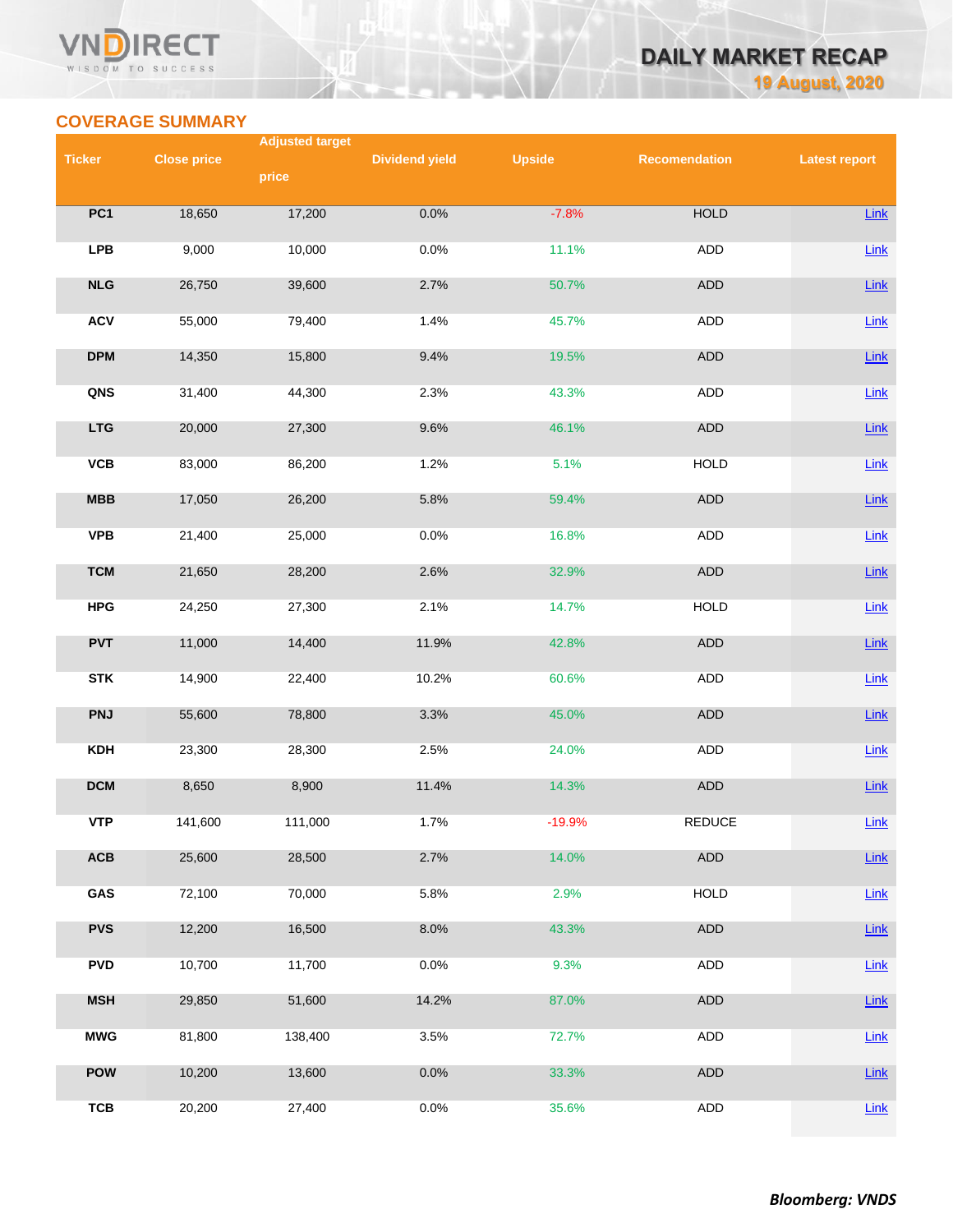

# **DAILY MARKET RECAP**

**19 August, 2020**

|               |                    | <b>Adjusted target</b> |                       |               |                      |                      |
|---------------|--------------------|------------------------|-----------------------|---------------|----------------------|----------------------|
| <b>Ticker</b> | <b>Close price</b> |                        | <b>Dividend yield</b> | <b>Upside</b> | <b>Recomendation</b> | <b>Latest report</b> |
|               |                    | price                  |                       |               |                      |                      |
|               |                    |                        |                       |               |                      |                      |
| <b>PPC</b>    | 23,400             | 27,400                 | 9.6%                  | 26.7%         | <b>ADD</b>           | Link                 |
|               |                    |                        |                       |               |                      |                      |
| <b>VIB</b>    | 20,900             | 23,800                 | 0.0%                  | 13.9%         | ADD                  | Link                 |
|               |                    |                        |                       |               |                      |                      |
|               |                    |                        |                       |               |                      |                      |
| <b>KBC</b>    | 13,600             | 17,500                 | 0.0%                  | 28.7%         | ADD                  | $Link$               |
|               |                    |                        |                       |               |                      |                      |
| <b>VNM</b>    | 115,300            | 131,000                | 5.5%                  | 19.1%         | <b>ADD</b>           | Link                 |
|               |                    |                        |                       |               |                      |                      |
| <b>VHM</b>    | 80,000             | 104,300                | 1.4%                  | 31.8%         | <b>ADD</b>           | $Link$               |
|               |                    |                        |                       |               |                      |                      |
| <b>VJC</b>    | 100,000            | 103,400                | 0.9%                  | 4.3%          | <b>ADD</b>           | $Link$               |
|               |                    |                        |                       |               |                      |                      |
| <b>VHC</b>    | 37,300             | 39,700                 | 3.3%                  | 9.7%          | <b>HOLD</b>          | $Link$               |
|               |                    |                        |                       |               |                      |                      |
| <b>VRE</b>    | 26,350             | 38,000                 | 0.0%                  | 44.2%         | ADD                  | $Link$               |
|               |                    |                        |                       |               |                      |                      |
| <b>GMD</b>    | 22,950             | 29,500                 | 0.0%                  | 28.5%         | ADD                  | $Link$               |
|               |                    |                        |                       |               |                      |                      |
| <b>DBC</b>    | 47,100             | 52,300                 | 3.2%                  | 14.2%         | <b>HOLD</b>          | $Link$               |
|               |                    |                        |                       |               |                      |                      |
|               |                    |                        |                       |               |                      |                      |
| <b>FPT</b>    | 46,850             | 61,700                 | 4.7%                  | 36.4%         | <b>ADD</b>           | $Link$               |
|               |                    |                        |                       |               |                      |                      |
| <b>MML</b>    | 42,900             | 73,700                 | 0.0%                  | 71.8%         | ADD                  | Link                 |
|               |                    |                        |                       |               |                      |                      |
| <b>CRE</b>    | 21,500             | 22,000                 | 4.6%                  | 6.9%          | <b>ADD</b>           | $Link$               |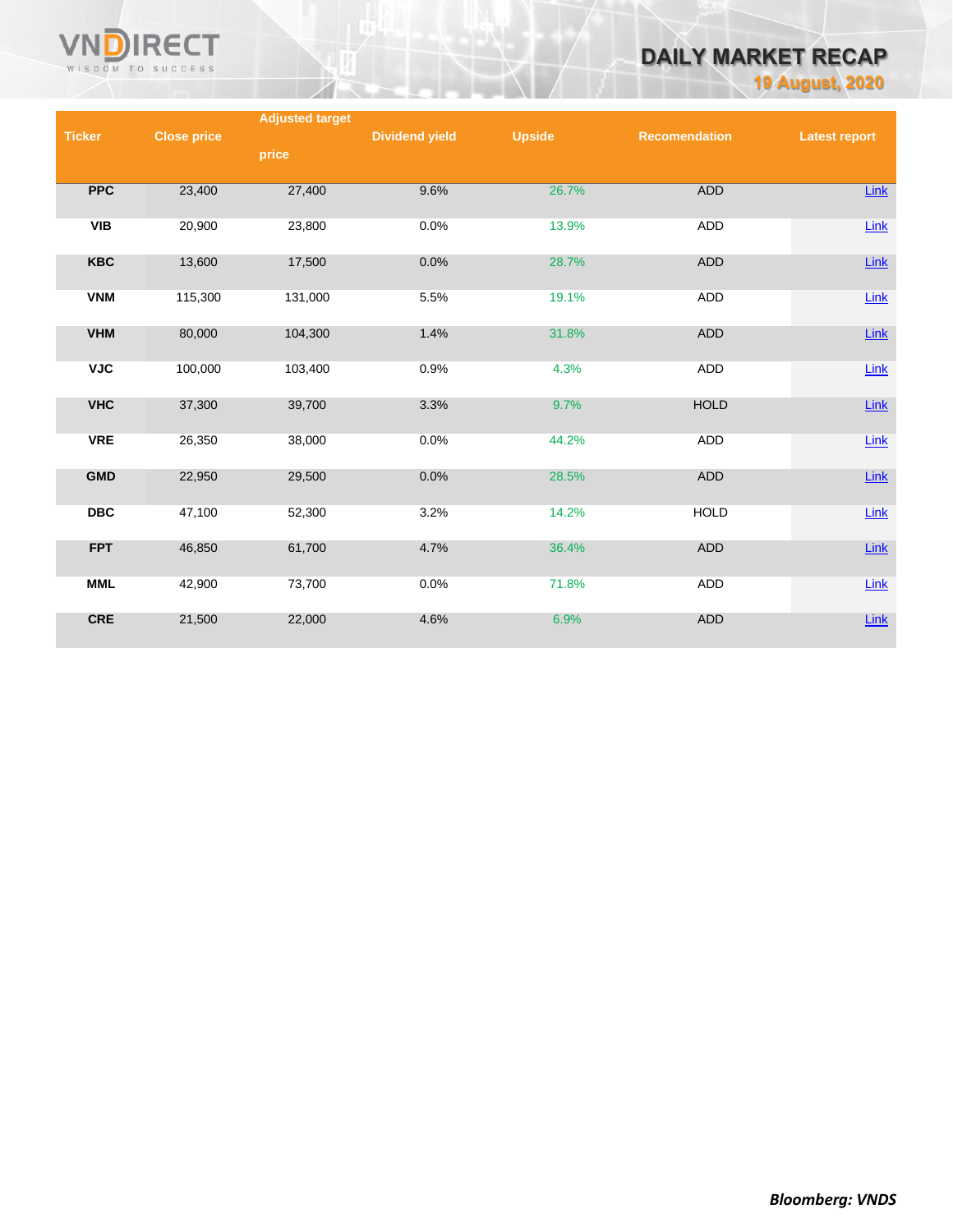# **MARKET MOVEMENTS**

WISDOM TO SUCCESS

**RECT** 

|                    | <b>HOSE</b>  |       |      |          |              |  |  |  |  |  |
|--------------------|--------------|-------|------|----------|--------------|--|--|--|--|--|
| <b>Top gainers</b> |              |       |      |          | <b>VND</b>   |  |  |  |  |  |
| <b>Ticker</b>      | Last         | Chg   | %chq | Vol.     | <b>Index</b> |  |  |  |  |  |
|                    | <b>Price</b> |       |      |          | impact       |  |  |  |  |  |
| <b>BRC</b>         | 10,700       | 700   | 7.00 | 340      | 0.002        |  |  |  |  |  |
| <b>LCG</b>         | 8,880        | 580   | 6.99 | 1.98MLN  | 0.017        |  |  |  |  |  |
| D <sub>2</sub> D   | 62,800       | 4,100 | 6.98 | 937,400  | 0.025        |  |  |  |  |  |
| <b>HAG</b>         | 4,290        | 280   | 6.98 | 10.23MLN | 0.074        |  |  |  |  |  |
| <b>SVC</b>         | 70,500       | 4,575 | 6.94 | 1,220    | 0.033        |  |  |  |  |  |

| <b>Top losers</b> |              |          |         |       | <b>VND</b>   |
|-------------------|--------------|----------|---------|-------|--------------|
| <b>Ticker</b>     | Last         |          | %chq    | Vol.  | <b>Index</b> |
|                   | <b>Price</b> |          |         |       | impact       |
| <b>DAT</b>        | 69,100       | $-5,200$ | $-7.00$ | 10    | $-0.068$     |
| LAF               | 9,060        | $-680$   | $-6.98$ | 780   | $-0.003$     |
| <b>VPS</b>        | 17,350       | $-1,300$ | $-6.97$ | 9,600 | $-0.009$     |
| <b>DXV</b>        | 3,070        | $-230$   | $-6.97$ | 5,100 | $-0.001$     |
| <b>SVT</b>        | 14.050       | $-1.050$ | $-6.95$ | 1,590 | $-0.003$     |

|               | <b>Top index movers</b> |     |      |         |              |  |  |  |  |  |
|---------------|-------------------------|-----|------|---------|--------------|--|--|--|--|--|
| <b>Ticker</b> | Last                    | Cha | %chq | Vol.    | <b>Index</b> |  |  |  |  |  |
|               | <b>Price</b>            |     |      |         | impact       |  |  |  |  |  |
| <b>VCB</b>    | 83,000                  | 700 | 0.85 | 586.790 | 0.741        |  |  |  |  |  |
| <b>GVR</b>    | 11,500                  | 450 | 4.07 | 2.35MLN | 0.514        |  |  |  |  |  |
| <b>VHM</b>    | 80,000                  | 400 | 0.50 | 1.16MLN | 0.382        |  |  |  |  |  |
| <b>PLX</b>    | 47,000                  | 950 | 2.06 | 562,910 | 0.351        |  |  |  |  |  |
| <b>HNG</b>    | 12,800                  | 800 | 6.67 | 1.43MLN | 0.253        |  |  |  |  |  |

|               | <b>VND</b><br><b>Top index laggers</b> |          |         |         |              |  |  |  |  |  |
|---------------|----------------------------------------|----------|---------|---------|--------------|--|--|--|--|--|
| <b>Ticker</b> | Last                                   | Cha      | %chq    | Vol.    | <b>Index</b> |  |  |  |  |  |
|               | <b>Price</b>                           |          |         |         | impact       |  |  |  |  |  |
| <b>VNM</b>    | 115,300                                | $-300$   | $-0.26$ | 981,840 | $-0.149$     |  |  |  |  |  |
| <b>HDB</b>    | 27,150                                 | $-250$   | $-0.91$ | 736,570 | $-0.070$     |  |  |  |  |  |
| DAT           | 69,100                                 | $-5,200$ | $-7.00$ | 10      | $-0.068$     |  |  |  |  |  |
| CAV           | 62,700                                 | $-3,300$ | $-5.00$ | 5,440   | $-0.054$     |  |  |  |  |  |
| <b>STG</b>    | 18,400                                 | $-1,200$ | $-6.12$ | 448,460 | $-0.034$     |  |  |  |  |  |

|                    |              | <b>HOSE</b> |         |               |              |             |              | <b>HNX</b> |         |         |              |
|--------------------|--------------|-------------|---------|---------------|--------------|-------------|--------------|------------|---------|---------|--------------|
| <b>Top gainers</b> |              |             |         |               | <b>VND</b>   | Top gainers |              |            |         |         | <b>VND</b>   |
| Ticker             | Last         | Chg         | $%$ chg | Vol.          | <b>Index</b> | Ticker      | Last         | Chg        | $%$ chg | Vol.    | <b>Index</b> |
|                    | <b>Price</b> |             |         |               | impact       |             | <b>Price</b> |            |         |         | impact       |
| BRC                | 10.700       | 700         | 7.00    | 340           | 0.002        | BII         | 800          | 100        | 14.29   | 1.12MLN | 0.004        |
| LCG                | 8,880        | 580         | 6.99    | 1.98MLN       | 0.017        | VIG         | 800          | 100        | 14.29   | 635,000 | 0.003        |
| D2D                | 62,800       | 4,100       | 6.98    | 937.400       | 0.025        | FID         | 1.000        | 100        | 11.11   | 300     | 0.001        |
| <b>HAG</b>         | 4,290        | 280         |         | 6.98 10.23MLN | 0.074        | <b>KDM</b>  | 2,200        | 200        | 10.00   | 2,400   | 0.001        |
| <b>SVC</b>         | 70,500       | 4,575       | 6.94    | 1,220         | 0.033        | SCI         | 48,500       | 4,400      | 9.98    | 36,800  | 0.022        |
|                    |              |             |         |               |              |             |              |            |         |         |              |

| <b>Top losers</b> |                      |          |         |       |                        | <b>VND</b><br><b>Top losers</b> |                      |          |          |         | <b>VND</b>             |
|-------------------|----------------------|----------|---------|-------|------------------------|---------------------------------|----------------------|----------|----------|---------|------------------------|
| Ticker            | Last<br><b>Price</b> | Chg      | $%$ chg | Vol.  | <b>Index</b><br>impact | Ticker                          | Last<br><b>Price</b> | Chg      | $%$ chg  | Vol.    | <b>Index</b><br>impact |
| Dat               | 69,100               | $-5,200$ | $-7.00$ | 10    | $-0.068$               | <b>HLC</b>                      | 7,200                | $-800$   | $-10.00$ | 2.100   | $-0.006$               |
| LAF               | 9,060                | $-680$   | $-6.98$ | 780   | $-0.003$               | <b>VDL</b>                      | 27,200               | $-2,900$ | $-9.63$  | 300     | $-0.007$               |
| <b>VPS</b>        | 17,350               | $-1,300$ | $-6.97$ | 9,600 | $-0.009$               | QNC                             | 8,500                | $-900$   | $-9.57$  | 124.300 | $-0.011$               |
| <b>DXV</b>        | 3,070                | $-230$   | $-6.97$ | 5,100 | $-0.001$               | <b>STC</b>                      | 13,300               | $-1,400$ | $-9.52$  | 200     | $-0.004$               |
| SVT               | 14,050               | $-1,050$ | $-6.95$ | ,590  | $-0.003$               | PCE                             | 13,500               | $-1,400$ | $-9.40$  | 100     | $-0.002$               |

| <b>Top index movers</b> |              |     |         |         | <b>VND</b>   | <b>Top index movers</b> |              |       |         |         | <b>VND</b>   |
|-------------------------|--------------|-----|---------|---------|--------------|-------------------------|--------------|-------|---------|---------|--------------|
| Ticker                  | Last         | Chg | $%$ chg | Vol.    | <b>Index</b> | Ticker                  | Last         | Chg   | $%$ chg | Vol.    | <b>Index</b> |
|                         | <b>Price</b> |     |         |         | impact       |                         | <b>Price</b> |       |         |         | impact       |
| VCB                     | 83,000       | 700 | 0.85    | 586.790 | 0.741        | <b>SHB</b>              | 13.600       | 1.200 | 9.68    | 8.28MLN | 1.737        |
| <b>GVR</b>              | 11,500       | 450 | 4.07    | 2.35MLN | 0.514        | <b>VCG</b>              | 32,300       | 2,300 | 7.67    | 1.11MLN | 0.157        |
| VHM                     | 80,000       | 400 | 0.50    | 1.16MLN | 0.382        | <b>SHS</b>              | 11.200       | 600   | 5.66    | 4.48MLN | 0.122        |
| <b>PLX</b>              | 47,000       | 950 | 2.06    | 562.910 | 0.351        | <b>VIX</b>              | 8,500        | 400   | 4.94    | 193,400 | 0.045        |
| HNG                     | 12,800       | 800 | 6.67    | 1.43MLN | 0.253        | IDV                     | 53,500       | 2,800 | 5.52    | 29.700  | 0.026        |

|        | <b>Top index laggers</b> |          |         |         | <b>VND</b>   | Top index laggers |              |        |         |         |              |
|--------|--------------------------|----------|---------|---------|--------------|-------------------|--------------|--------|---------|---------|--------------|
| Ticker | Last                     | Chg      | %chq    | Vol.    | <b>Index</b> | Ticker            | Last         | Chg    | $%$ chg | Vol.    | <b>Index</b> |
|        | <b>Price</b>             |          |         |         | impact       |                   | <b>Price</b> |        |         |         | impact       |
| VNM    | 115.300                  | $-300$   | $-0.26$ | 981.840 | $-0.149$     | <b>NVB</b>        | 8.300        | $-100$ | $-1.19$ | 2.93MLN | $-0.040$     |
| HDB    | 27,150                   | $-250$   | $-0.91$ | 736.570 | $-0.070$     | <b>DST</b>        | 7,900        | $-800$ | $-9.20$ | 553.100 | $-0.024$     |
| Dat    | 69.100                   | $-5.200$ | $-7.00$ | 10      | $-0.068$     | ОСН               | 7.100        | $-200$ | $-2.74$ | 200     | $-0.019$     |
| CAV    | 62.700                   | $-3,300$ | $-5.00$ | 5.440   | $-0.054$     | VIF               | 16,900       | $-500$ | $-2.87$ | 5,000   | $-0.018$     |
| STG    | 18,400                   | $-1,200$ | $-6.12$ | 448,460 | $-0.034$     | <b>CTX</b>        | 7,600        | $-700$ | $-8.43$ | 800     | $-0.014$     |
|        |                          |          |         |         |              |                   |              |        |         |         |              |

| <b>Top liquidity</b> |              |        |         |         | <b>VND</b>   | <b>Top liquidity</b> |              |        |         |                   | <b>VND</b> |
|----------------------|--------------|--------|---------|---------|--------------|----------------------|--------------|--------|---------|-------------------|------------|
| <b>Ticker</b>        | Last         | Chg    | %chq    | Val.    | <b>Index</b> | Ticker               | Last         | Chg    | $%$ chg | Val.              | Index      |
|                      | <b>Price</b> |        |         | (VNDbn) | impact       |                      | <b>Price</b> |        |         | (VNDbn)           | impact     |
| <b>PHR</b>           | 57,300       | 3,200  | 5.91    | 244     | 0.124        | <b>ACB</b>           | 25.600       | 0      | 0.00    | 238               | 0.000      |
| <b>HPG</b>           | 24,250       | 100    | 0.41    | 225     | 0.079        | <b>SHB</b>           | 13,600       | 1,200  | 9.68    | 110               | 1.737      |
| <b>VNM</b>           | 115,300      | $-300$ | $-0.26$ | 113     | $-0.149$     | <b>SHS</b>           | 11,200       | 600    | 5.66    | 49                | 0.122      |
| <b>VHM</b>           | 80,000       | 400    | 0.50    | 92      | 0.382        | <b>VCG</b>           | 32,300       | 2,300  | 7.67    | 35                | 0.157      |
| <b>GEX</b>           | 21,700       |        | 0.00    | 84      | 0.000        | <b>NVB</b>           | 8,300        | $-100$ | $-1.19$ | 24                | -0.040     |
|                      |              |        |         |         |              |                      |              |        |         | Source: Bloomberg |            |

*Source: Bloomberg*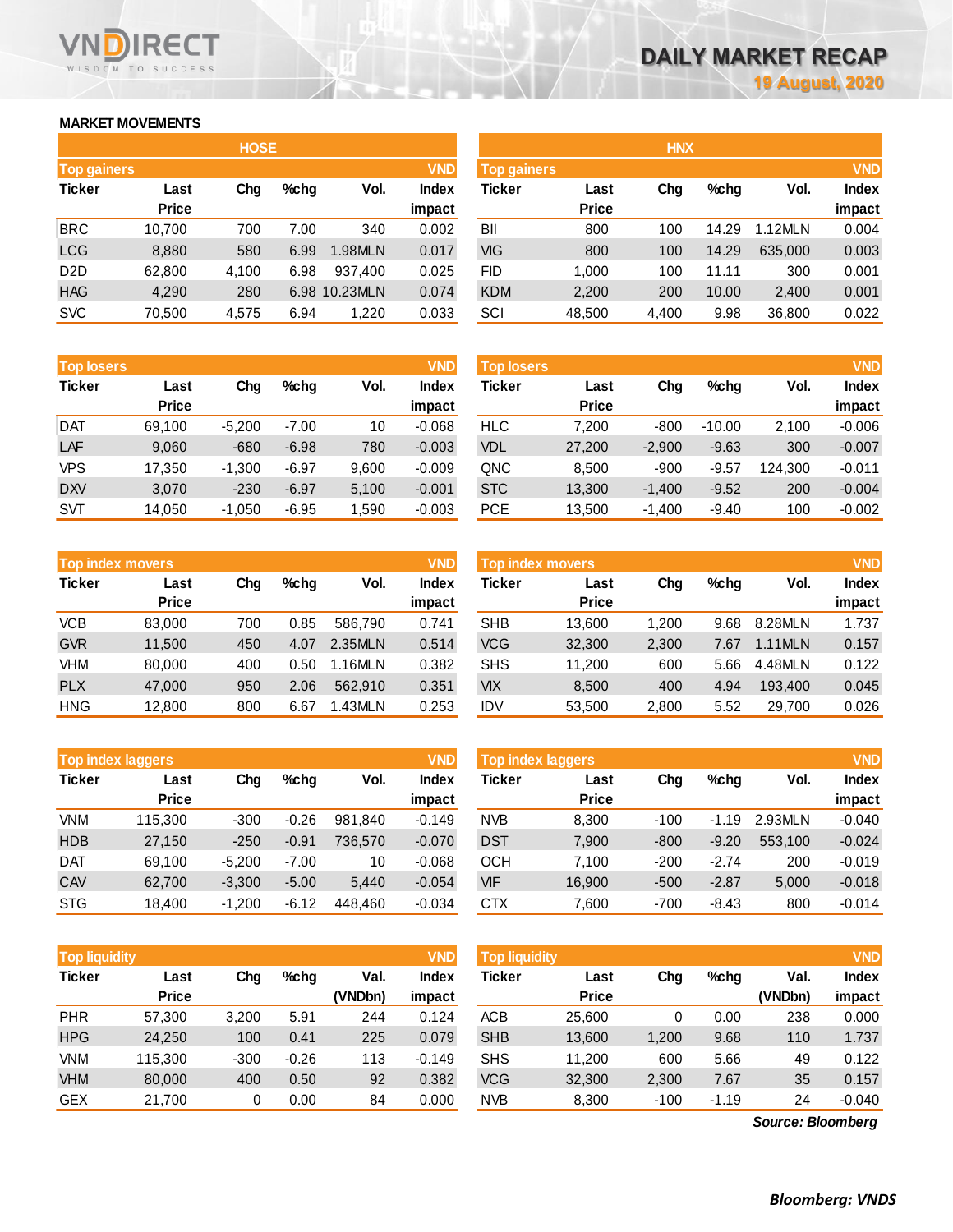## **FOREIGN ACTIVITIES**

| <b>Volume (Mn'shs)</b> | <b>HOSE</b> | <b>HNX</b> | <b>Value (VND'bn)</b> | <b>HOSE</b> | <b>HNX</b> |
|------------------------|-------------|------------|-----------------------|-------------|------------|
| <b>BUY</b>             | 10.7        | 0.7        | <b>BUY</b>            | 291.9       | 7.3        |
| % of market            | 4.6%        | $1.1\%$    | % of market           | 7.4%        | 0.9%       |
| <b>SELL</b>            | 10.4        | 1.2        | <b>SELL</b>           | 308.7       | 11.5       |
| % of market            | 4.5%        | $1.8\%$    | % of market           | 7.9%        | 1.4%       |
| <b>NET BUY (SELL)</b>  | 0.3         | (0.5)      | <b>NET BUY (SELL)</b> | (16.8)      | (4.2)      |

*Source: HSX, HNX*

**Foreign net buy/sell (30 days) in VND'bn**



# **YTD ACCUMULATION**

| <b>Volume (MIn'shs)</b> | <b>HOSE</b> | <b>HNX</b> | <b>Value (VND'bn)</b> | <b>HOSE</b> | <b>HNX</b>                           |
|-------------------------|-------------|------------|-----------------------|-------------|--------------------------------------|
| <b>BUY</b>              | 2,850.3     | 89.9       | <b>BUY</b>            | 107,287.0   | 1,253.8                              |
| % of market             | 6.5%        | $1.1\%$    | % of market           | 14.5%       | 0.7%                                 |
| <b>SELL</b>             | 3,673.3     | 317.2      | <b>SELL</b>           | 111,280.7   | 3,374.8                              |
| % of market             | 8.4%        | 3.8%       | % of market           | 15.0%       | 2.0%                                 |
| <b>NET BUY (SELL)</b>   | (823.1)     | (227.3)    | <b>NET BUY (SELL)</b> | (3,993.7)   | (2,121.0)<br><b>Source: HSX, HNX</b> |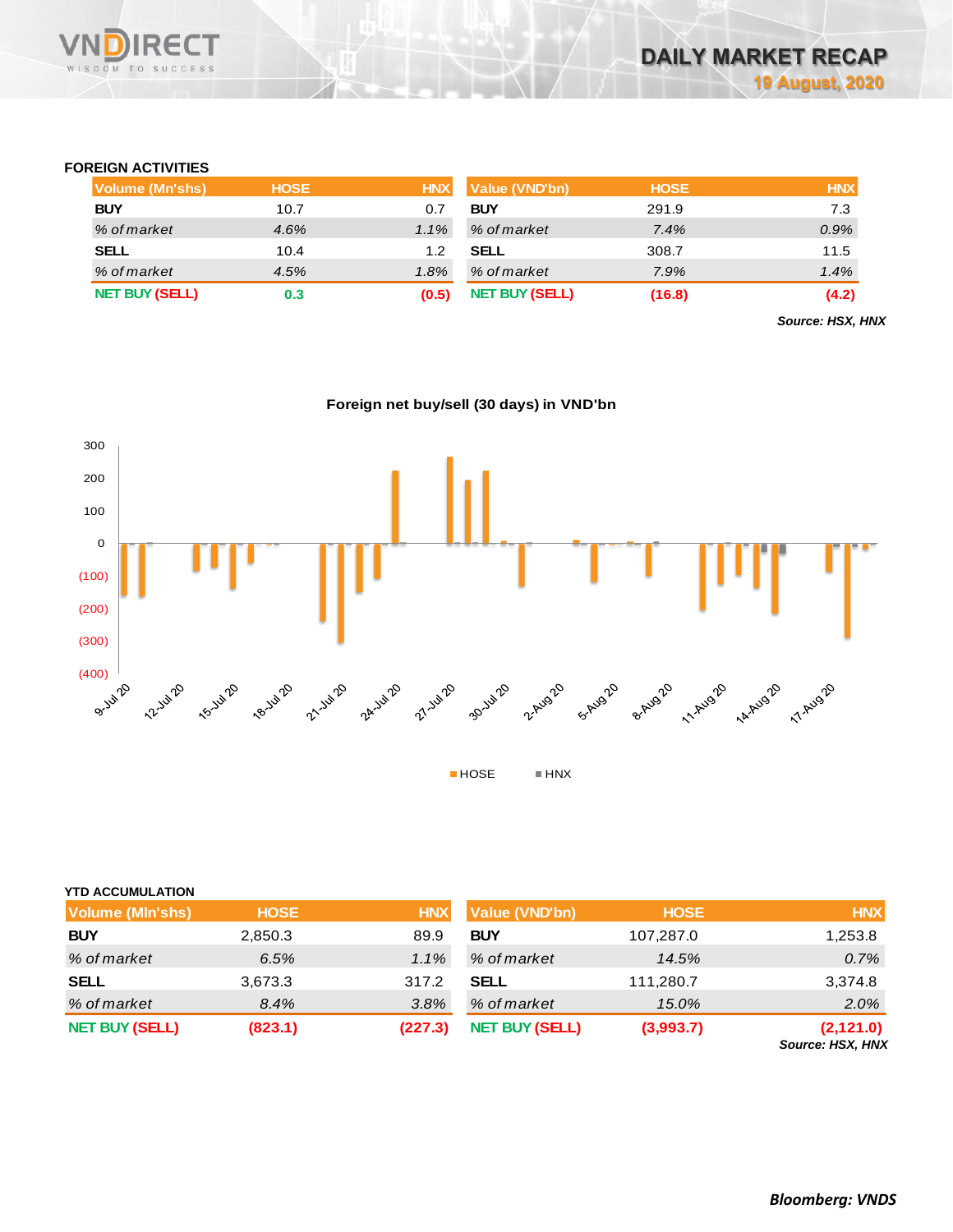# **FOREIGN ACTIVITIES**

WISDOM TO SUCCESS

n

**RECT** 

|               |                               | <b>HOSE</b> |         |       |                 | <b>HNX</b>                    |                      |       |      |       |                        |  |
|---------------|-------------------------------|-------------|---------|-------|-----------------|-------------------------------|----------------------|-------|------|-------|------------------------|--|
|               | Top buy by foreigners (value) |             |         |       | <b>VND'bn</b>   | Top buy by foreigners (value) |                      |       |      |       |                        |  |
| <b>Ticker</b> | Last<br><b>Price</b>          | Chg         | %chg    | Value | Index<br>impact | Ticker                        | Last<br><b>Price</b> | Chg   | %chg | Value | <b>Index</b><br>impact |  |
| <b>HPG</b>    | 24,250                        | 100         | 0.41    | 61.9  | 0.079           | <b>BVS</b>                    | 9,900                | 100   | 1.02 | 5.3   | 0.000                  |  |
| <b>VHM</b>    | 80,000                        | 400         | 0.50    | 45.3  | 0.382           | <b>PVS</b>                    | 12,200               | 100   | 0.83 | 1.1   | 0.000                  |  |
| <b>VIC</b>    | 86,500                        | 0           | 0.00    | 20.0  | 0.000           | <b>VCS</b>                    | 61,000               | 700   | 1.16 | 0.3   | 0.000                  |  |
| <b>VCB</b>    | 83,000                        | 700         | 0.85    | 15.3  | 0.741           | ART                           | 2,400                | 100   | 4.35 | 0.1   | 0.000                  |  |
| <b>VNM</b>    | 115,300                       | $-300$      | $-0.26$ | 15.2  | $-0.149$        | <b>SRA</b>                    | 12,800               | 1,100 | 9.40 | 0.1   | 0.000                  |  |

|               | Top sell by foreigners (value) |        |         |       | <b>VND'bn</b>          | Top sell by foreigners (value) |                      | <b>VND'bn</b> |         |       |                 |
|---------------|--------------------------------|--------|---------|-------|------------------------|--------------------------------|----------------------|---------------|---------|-------|-----------------|
| <b>Ticker</b> | Last<br><b>Price</b>           | Chg    | %chg    | Value | <b>Index</b><br>impact | Ticker                         | Last<br><b>Price</b> | Chg           | %chg    | Value | Index<br>impact |
| <b>HPG</b>    | 24,250                         | 100    | 0.41    | 54.3  | 0.079                  | <b>BVS</b>                     | 9,900                | 100           | 1.02    | 5.7   | 0.000           |
| <b>VNM</b>    | 115,300                        | $-300$ | $-0.26$ | 51.5  | $-0.149$               | <b>BCC</b>                     | 7,300                | $-100$        | $-1.35$ | 1.8   | 0.000           |
| VIC           | 86,500                         | 0      | 0.00    | 24.3  | 0.000                  | <b>PVB</b>                     | 15,900               | 0             | 0.00    | 0.6   | 0.000           |
| <b>VHM</b>    | 80,000                         | 400    | 0.50    | 23.4  | 0.382                  | <b>PGS</b>                     | 12,500               | $-200$        | $-1.57$ | 0.4   | 0.000           |
| <b>MSN</b>    | 52,700                         | 300    | 0.57    | 21.8  | 0.100                  | <b>SDT</b>                     | 3,400                | 0             | 0.00    | 0.4   | 0.000           |

|               | <b>VND'bn</b><br>Top net buy by foreigners (value) |       |      |       |                 |            | Top net buy by foreigners (value) |        |         |       |                 |  |  |
|---------------|----------------------------------------------------|-------|------|-------|-----------------|------------|-----------------------------------|--------|---------|-------|-----------------|--|--|
| <b>Ticker</b> | Last<br><b>Price</b>                               | Chg   | %chg | Value | Index<br>impact | Ticker     | Last<br><b>Price</b>              | Chg    | %chg    | Value | Index<br>impact |  |  |
| <b>VHM</b>    | 80,000                                             | 400   | 0.50 | 21.9  | 0.382           | <b>PVS</b> | 12,200                            | 100    | 0.83    | 1.1   | 0.000           |  |  |
| <b>KSB</b>    | 26,800                                             | 250   | 0.94 | 14.9  | 0.004           | ART        | 2,400                             | 100    | 4.35    | 0.1   | 0.000           |  |  |
| <b>HPG</b>    | 24.250                                             | 100   | 0.41 | 7.6   | 0.079           | <b>VCS</b> | 61.000                            | 700    | 1.16    | 0.1   | 0.000           |  |  |
| <b>STB</b>    | 10,800                                             | 50    | 0.47 | 5.0   | 0.027           | <b>LHC</b> | 89,000                            | $-100$ | $-0.11$ | 0.1   | 0.000           |  |  |
| <b>DHC</b>    | 45,400                                             | 1.100 | 2.48 | 3.9   | 0.018           | <b>MCF</b> | 9,800                             | 600    | 6.52    | 0.0   | 0.000           |  |  |

|               | Top net sell by foreigners (value) |        |         |         |                        | Top net sell by foreigners (value) |                      | <b>VND'bn</b> |         |         |                        |
|---------------|------------------------------------|--------|---------|---------|------------------------|------------------------------------|----------------------|---------------|---------|---------|------------------------|
| <b>Ticker</b> | Last<br><b>Price</b>               | Chg    | %chg    | Value   | <b>Index</b><br>impact | <b>Ticker</b>                      | Last<br><b>Price</b> | Chg           | %chg    | Value   | <b>Index</b><br>impact |
| VNM           | 115,300                            | $-300$ | $-0.26$ | $-36.3$ | $-0.149$               | <b>BCC</b>                         | 7,300                | $-100$        | $-1.35$ | $-1.83$ | 0.000                  |
| <b>MSN</b>    | 52,700                             | 300    | 0.57    | $-14.9$ | 0.100                  | <b>PVB</b>                         | 15,900               | 0             | 0.00    | $-0.64$ | 0.000                  |
| <b>DXG</b>    | 9,050                              | $-150$ | $-1.63$ | $-11.8$ | $-0.022$               | <b>PGS</b>                         | 12,500               | $-200$        | $-1.57$ | $-0.39$ | 0.000                  |
| <b>HBC</b>    | 9,690                              | $-70$  | $-0.72$ | $-7.8$  | $-0.005$               | <b>BVS</b>                         | 9,900                | 100           | 1.02    | $-0.36$ | 0.000                  |
| SAB           | 180,600                            | 0      | 0.00    | $-6.0$  | 0.000                  | <b>SDT</b>                         | 3,400                | 0             | 0.00    | $-0.35$ | 0.000                  |

*19-Aug-20*

*Source: Bloomberg, HOSE, HNX*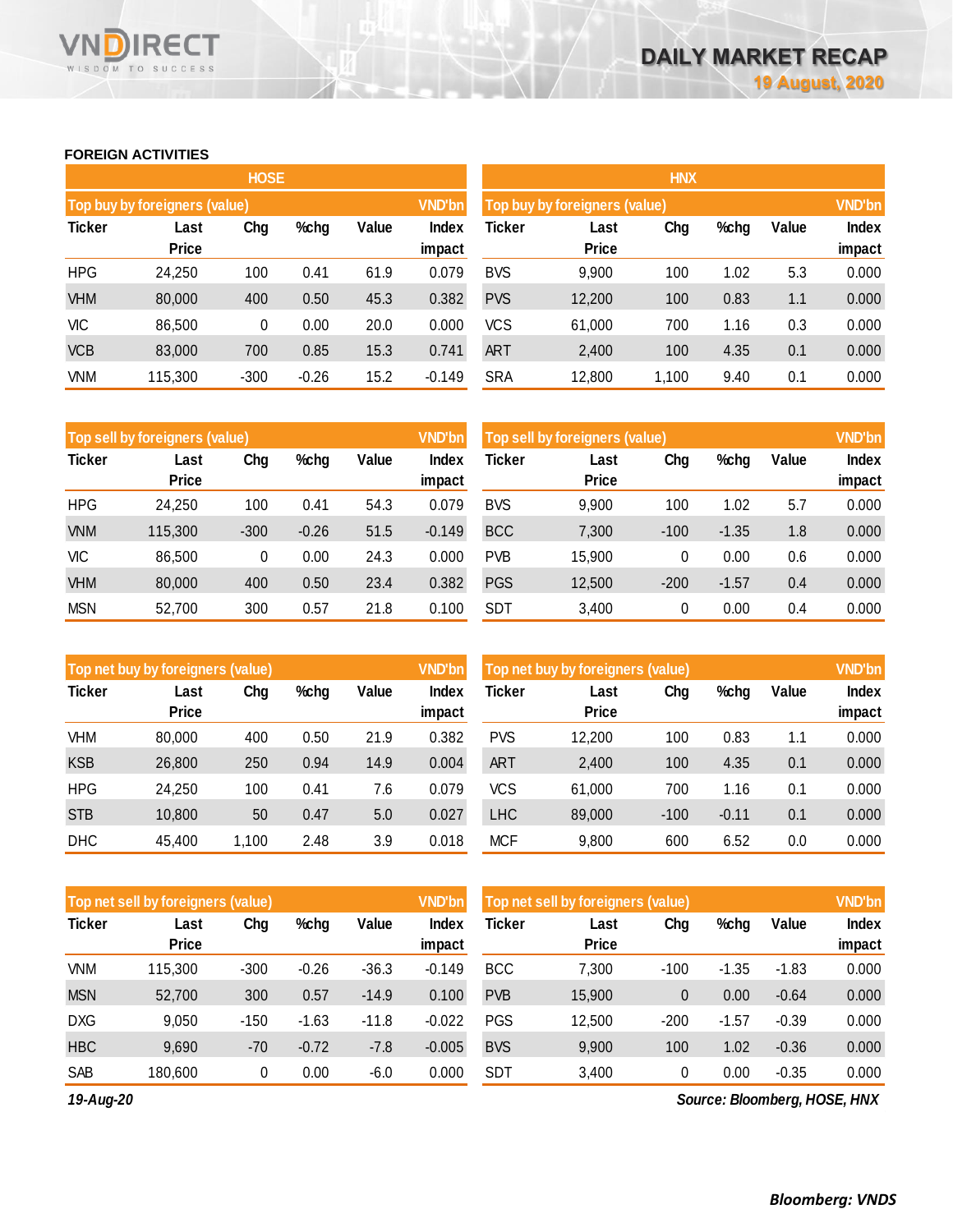# **TOP 60 MARKET CAP STOCKS SNAPSHOT ON HOSE**

ד־

WISDOM TO SUCCESS

| No. Ticker             | <b>Price</b>      |                   | Price change (%)   |                       |                 | Mkt. Cap Outs. Vol. Float ratio |               |              | Avail. Fil Ave. daily vol. | P/E               | P/B          | <b>ROE</b>         | <b>ROA</b>        |
|------------------------|-------------------|-------------------|--------------------|-----------------------|-----------------|---------------------------------|---------------|--------------|----------------------------|-------------------|--------------|--------------------|-------------------|
|                        | <b>VND</b>        | 1 M               | 3M                 | 6M                    | <b>US\$mln</b>  | <b>MIn'shs</b>                  | $\%$          |              | $% (30 days-shs)$          | $\pmb{\times}$    | $\pmb{\chi}$ | $\frac{9}{6}$      | $\%$              |
| 1 VCB VM               | 83,000            | 0.2               | 5.1                | $-7.3$                | 13,283          | 3,709                           | 25.2          | 6.3          | 722,477                    | 16.9              | 3.4          | 22.0               | 1.6               |
| 2 VIC VM               | 86,500            | $-5.5$            | $-10.4$            | $-17.6$               | 12,624          | 3,382                           | 23.2          | 22.8         | 382,797                    | 38.4              | 3.6          | 9.3                | 1.9               |
| 3 VHM VM<br>4 VNM VM   | 80,000<br>115,300 | $-0.6$<br>$-1.3$  | 9.3<br>2.4         | $-7.0$<br>8.4         | 11,355<br>8,663 | 3,290<br>1,741                  | 23.4<br>71.2  | 28.9<br>41.3 | 1,545,452<br>1,127,439     | 11.8<br>20.8      | 3.8<br>6.7   | 37.0<br>33.0       | 12.3<br>23.9      |
| 5 BID VM               | 38,600            | $-7.2$            | $-1.3$             | $-24.8$               | 6,699           | 4,022                           | 19.0          | 12.3         | 839,243                    | 17.9              | 2.0          | 12.5               | 0.6               |
| 6 GAS VM               | 72,100            | 0.3               | $-3.6$             | $-15.5$               | 5,954           | 1,914                           | 4.2           | 45.7         | 617,249                    | 13.9              | 2.6          | 20.5               | 15.0              |
| 7 SAB VM               | 180,600           | $-5.9$            | 5.0                | 1.5                   | 4,997           | 641                             | 10.4          | 36.8         | 184,077                    | 28.5              | 6.3          | 23.7               | 17.0              |
| 8 CTG VM               | 23,300            | $-3.3$            | 4.5                | $-13.7$               | 3,743           | 3,723                           | 35.5          | 0.0          | 4,107,563                  | 7.8               | 1.1          | 14.6               | 0.9               |
| 9 HPG VM               | 24,250            | 1.9               | 11.3               | 25.2                  | 3,467           | 3,313                           | 52.9          | 13.4         | 13,322,670                 | 9.2               | 1.5          | 18.1               | 8.5               |
| 10 TCB VM              | 20,200            | $-1.9$            | $-5.2$             | $-14.6$               | 3,051           | 3,500                           | 70.0          | 0.0          | 1,740,480                  | 6.5               | 1.1          | 17.6               | 2.9               |
| 11 MSN VM              | 52,700            | $-6.2$            | $-16.3$            | 4.6                   | 2,658           | 1,169                           | 36.4          | 10.3         | 1,186,954                  | 16.2              | 2.7          | 13.9               | 4.4               |
| 12 NVL VM              | 63,300            | 2.3               | 19.4               | 17.0                  | 2,650           | 970                             | 28.9          | 32.4         | 1,321,593                  | 16.0              | 2.7          | 17.8               | 4.4               |
| 13 VREVM               | 26,350            | $-1.9$            | 5.8                | $-12.6$               | 2,584           | 2,272                           | 39.7          | 18.3         | 2,191,952                  | 24.9              | 2.2          | 8.9                | 6.4               |
| 14 PLX VM              | 47,000            | $-1.1$            | 0.4                | $-11.2$               | 2,445           | 1,206                           | 10.0          | 5.3          | 509,538                    | 106.6             | 2.9          | 3.2                | 1.1               |
| 15 VJC VM              | 100,000           | $-8.3$            | $-13.0$            | $-22.1$               | 2,260           | 524                             | 46.2          | 12.2         | 309,036                    | 28.9              | 3.5          | 12.4               | 4.2               |
| 16 VPB VM              | 21,400            | $-7.2$            | $-14.4$            | $-23.0$               | 2,251           | 2,438                           | 73.4          | 0.0          | 3,139,184                  | 5.2               | 1.1          | 23.5               | 2.7               |
| 17 GVR VM<br>18 MBB VM | 11,500            | $-5.0$            | $-6.5$             | <b>N/A</b><br>$-21.1$ | 1,985           | 4,000                           | 100.0         | 12.5         | 1,229,615                  | 14.9              | 1.0          | 6.6                | 4.0               |
| 19 MWG VM              | 17,050<br>81,800  | $-2.6$<br>$-2.6$  | $-2.0$<br>$-6.2$   | $-26.0$               | 1,774<br>1,598  | 2,411<br>453                    | 67.1          | 0.0          | 3,796,931<br>752,382       | 4.9               | 0.9<br>2.6   | 20.7<br>30.3       | 1.9<br>10.5       |
| 20 FPT VM              | 46,850            | $-2.6$            | $-4.9$             | $-3.3$                | 1,585           | 784                             | 89.1<br>75.5  | 0.0<br>0.0   | 1,475,503                  | 9.8<br>10.9       | 2.5          | 23.6               | 10.1              |
| 21 HVN VM              | 24,300            | $-7.3$            | $-10.2$            | $-9.7$                | 1,487           | 1,418                           | 3.9           | 20.8         | 539,521                    | <b>N/A</b>        | 3.0          | $-38.4$            | $-7.3$            |
| 22 BVHVM               | 45,300            | $-6.3$            | $-6.8$             | $-19.7$               | 1,451           | 742                             | 31.9          | 20.8         | 563,527                    | 27.6              | 1.7          | 6.8                | 0.9               |
| 23 HDB VM              | 27,150            | 0.7               | 15.3               | $-4.7$                | 1,132           | 966                             | 71.3          | 9.2          | 949,044                    | 6.4               | 1.3          | 21.6               | 1.8               |
| 24 POW VM              | 10,200            | 2.0               | 0.0                | $-2.4$                | 1,031           | 2,342                           | 87.9          | 37.7         | 3,042,256                  | 11.0              | 0.9          | 8.0                | 3.8               |
| 25 EIB VM              | 16,850            | $-3.4$            | 3.7                | $-2.6$                | 894             | 1,229                           | 94.0          | 0.1          | 198,060                    | 29.7              | 1.3          | 4.4                | 0.5               |
| 26 STB VM              | 10,800            | $-6.9$            | 9.1                | $-5.3$                | 841             | 1,804                           | 96.2          | 14.5         | 9,167,526                  | 8.0               | 0.7          | 9.2                | 0.5               |
| 27 TPB VM              | 21,150            | $-3.9$            | $-3.9$             | $-0.7$                | 745             | 817                             | 53.4          | 0.0          | 65,972                     | 5.1               | 1.2          | 26.6               | 2.1               |
| 28 HNG VM              | 12,800            | $-9.9$            | $-8.6$             | $-4.8$                | 612             | 1,109                           | 18.8          | 48.7         | 733,913                    | <b>N/A</b>        | 1.6          | $-17.8$            | $-5.9$            |
| 29 KDH VM              | 23,300            | $-2.3$            | 9.2                | $-0.1$                | 554             | 551                             | 79.8          | 5.4          | 527,251                    | 12.0              | 1.7          | 15.4               | 8.9               |
| 30 DHG VM              | 96,300            | 3.5               | 4.7                | $-0.7$                | 543             | 131                             | 5.2           | 45.4         | 12,308                     | 19.1              | 4.0          | 21.2               | 15.9              |
| 31 PNJ VM              | 55,600            | $-7.9$            | $-13.5$            | $-35.0$               | 540             | 225                             | 71.3          | 0.0          | 478,660                    | 12.0              | 2.7          | 23.6               | 14.1              |
| 32 BHN VM              | 48,000            | $-8.6$            | $-14.3$            | $-24.4$               | 480             | 232                             | 0.9           | 31.5         | 5,921                      | 31.2              | 2.4          | 7.7                | 4.2               |
| 33 REE VM<br>34 APH VM | 35,300<br>72,500  | 8.1<br><b>N/A</b> | 12.2<br><b>N/A</b> | 0.4<br><b>N/A</b>     | 472<br>459      | 310<br>147                      | 57.8<br>100.0 | 0.0<br>60.2  | 470,784<br><b>N/A</b>      | 7.4<br><b>N/A</b> | 1.0<br>4.9   | 14.8<br><b>N/A</b> | 7.9<br><b>N/A</b> |
| 35 GEX VM              | 21,700            | 0.7               | 25.4               | 15.7                  | 440             | 470                             | 76.4          | 33.3         | 3,808,112                  | 15.6              | 1.6          | 10.9               | 3.2               |
| 36 VGC VM              | 22,200            | 11.0              | 27.6               | 22.7                  | 429             | 448                             | 34.5          | 39.0         | 773,597                    | 16.3              | 1.5          | 9.3                | 3.1               |
| 37 PDR VM              | 26,400            | 6.5               | 6.7                | 14.7                  | 422             | 370                             | 37.2          | 48.2         | 703,075                    | 10.7              | 2.3          | 23.3               | 7.1               |
| 38 LGC VM              | 45,900            | $-7.8$            | 5.5                | 22.4                  | 382             | 193                             | 0.6           | 4.0          | 17,693                     | 31.0              | 2.8          | 9.5                | 2.6               |
| 39 SSIVM               | 14,550            | $-12.9$           | 1.7                | $-4.1$                | 377             | 601                             | 83.6          | 51.2         | 5,007,594                  | 8.5               | 0.9          | 10.7               | 3.8               |
| 40 SBT VM              | 14,100            | $-6.9$            | $-6.0$             | $-35.9$               | 357             | 587                             | 18.4          | 94.4         | 3,734,693                  | 25.1              | 1.1          | 5.1                | 2.1               |
| 41 PHR VM              | 57,300            | 6.7               | 28.6               | 30.5                  | 335             | 135                             | 32.4          | 37.8         | 1,344,857                  | 9.8               | 2.6          | 27.3               | 14.6              |
| 42 PPC VM              | 23,400            | $-5.8$            | $-4.3$             | $-17.9$               | 324             | 321                             | 24.6          | 32.7         | 130,223                    | 6.9               | 1.2          | 18.5               | 15.7              |
| 43 TCH VM              | 20,250            | $-8.2$            | $-11.0$            | $-54.4$               | 309             | 353                             | 50.0          | 44.7         | 3,847,793                  | 9.0               | 1.5          | 17.0               | 9.0               |
| 44 KDC VM              | 33,500            | 6.3               | 35.6               | 86.6                  | 297             | 206                             | 62.6          | 76.1         | 593,915                    | 116.7             | 1.2          | 1.0                | 0.5               |
| 45 GMD VM              | 22,950            | 17.1              | 17.4               | 14.8                  | 294             | 297                             | 80.3          | 0.0          | 394,736                    | 16.7              | 1.1          | 6.7                | 4.4               |
| 46 VHC VM              | 37,300            | $-4.2$            | 13.0               | 8.3                   | 293             | 182                             | 50.1          | 67.5         | 542,735                    | 6.8               | 1.3          | 16.6               | 12.6              |
| 47 VPIVM               | 41,850            | 0.7<br>5.5        | $-1.5$<br>11.9     | $-1.4$<br>1.7         | 289<br>288      | 160<br>250                      | 62.6<br>59.0  | 45.8<br>1.3  | 632,050                    | 13.1<br>8.1       | 2.7<br>1.3   | 21.3<br>17.2       | 5.9               |
| 48 NLG VM<br>49 KBC VM | 26,750<br>13,600  | $-5.6$            | 3.4                | $-9.3$                | 276             | 470                             | 69.9          | 28.2         | 1,097,634<br>2,134,546     | 10.9              | 0.7          | 6.2                | 7.9<br>3.3        |
| 50 NT2 VM              | 21,900            | $-6.6$            | 7.4                | 8.7                   | 272             | 288                             | 32.3          | 30.5         | 320,756                    | 8.2               | 1.4          | 18.0               | 10.3              |
| 51 HPX VM              | 26,500            | $-1.9$            | $-1.1$             | 11.4                  | 263             | 230                             | 33.7          | 35.1         | 410,902                    | 13.6              | 2.0          | 14.7               | 5.9               |
| 52 CTD VM              | 79,500            | $-6.0$            | 16.9               | 13.6                  | 262             | 76                              | 66.9          | 2.2          | 741,046                    | 9.4               | 0.7          | 7.9                | 4.4               |
| 53 SCS VM              | 116,500           | 1.1               | 3.5                | 0.4                   | 255             | 51                              | 98.5          | 27.2         | 20,702                     | 12.6              | 7.8          | 55.1               | 42.9              |
| 54 GTN VM              | 23,300            | 2.0               | 35.1               | 28.0                  | 250             | 249                             | 16.3          | 99.6         | 2,604,290                  | <b>N/A</b>        | 2.3          | $-1.3$             | $-0.7$            |
| 55 VCF VM              | 217,500           | 3.5               | 3.6                | 8.6                   | 249             | 27                              | 1.2           | 48.4         | 371                        | 8.5               | 3.4          | 40.2               | 29.9              |
| 56 DPM VM              | 14,350            | $-1.7$            | 5.1                | 17.6                  | 242             | 391                             | 32.1          | 38.0         | 2,436,703                  | 9.0               | 0.7          | 8.9                | 6.1               |
| 57 HT1 VM              | 14,300            | 3.2               | 4.4                | $-0.7$                | 235             | 382                             | 97.0          | 42.9         | 422,186                    | 7.4               | 1.0          | 13.5               | 7.4               |
| 58 HCM VM              | 17,800            | $-7.8$            | $-4.8$             | $-5.6$                | 234             | 305                             | 39.6          | 49.2         | 2,016,923                  | 11.1              | 1.3          | 11.5               | 7.0               |
| 59 PME VM              | 69,500            | 10.5              | 6.9                | 23.7                  | 225             | 75                              | 25.4          | 37.9         | 11,506                     | 16.7              | 2.8          | <b>N/A</b>         | <b>N/A</b>        |
| 60 HSG VM              | 11,550            | 0.0               | 19.1               | 50.5                  | 221             | 444                             | 65.3          | 39.1         | 9,530,876                  | 6.5               | 0.8          | 13.6               | 4.5               |